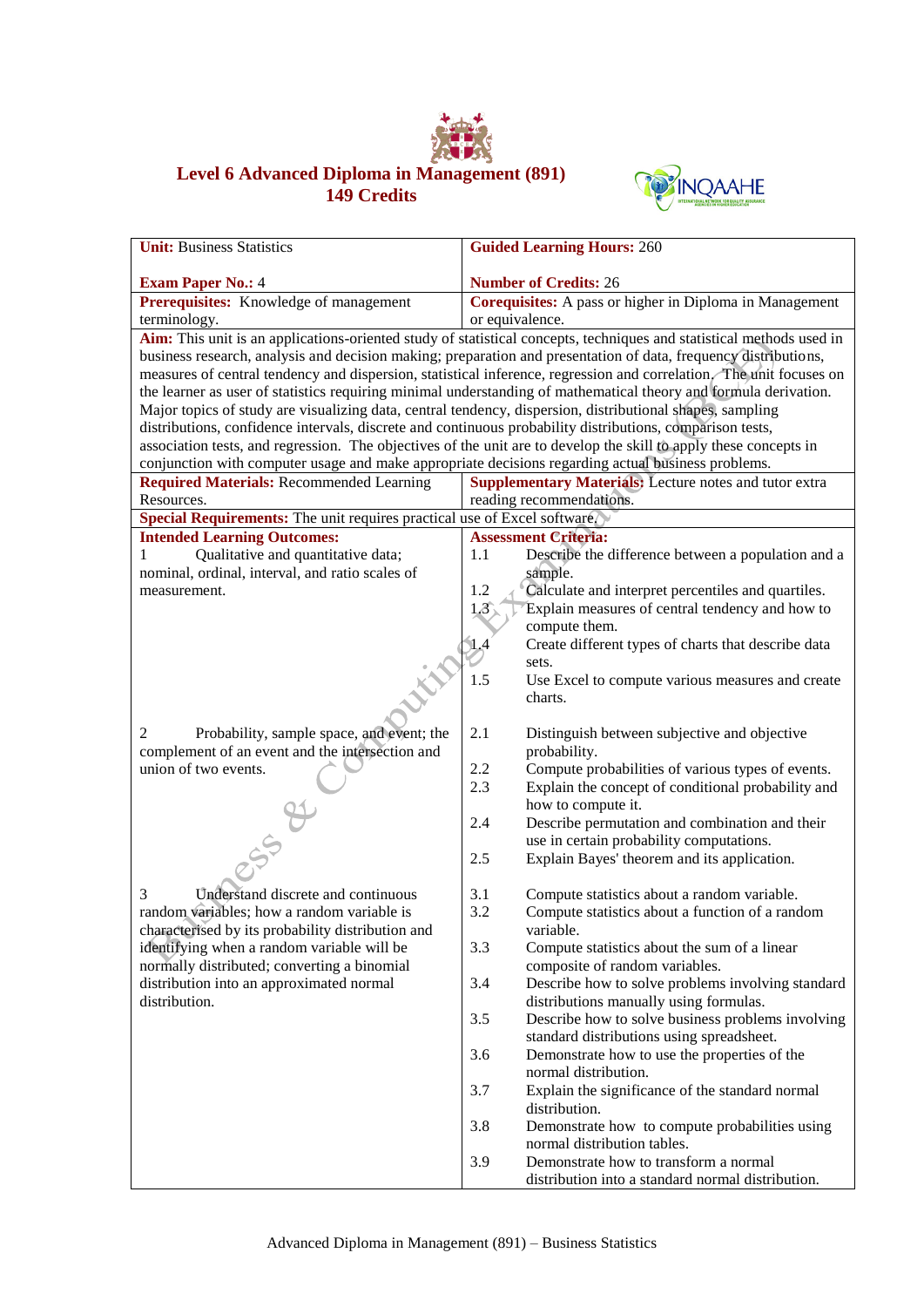| $\overline{4}$<br>Understand how to take random samples                                    | 4.1 | Distinguish between population parameters and                                     |
|--------------------------------------------------------------------------------------------|-----|-----------------------------------------------------------------------------------|
| from populations, the need to compare two                                                  |     | sample statistics.                                                                |
| population parameters and be able to conduct an                                            | 4.2 | Describe how to apply the central limit theorem.                                  |
| independent-samples test for difference in                                                 | 4.3 | Evaluate and derive sampling distributions of                                     |
| population means.                                                                          |     | sample means and proportions.                                                     |
|                                                                                            | 4.4 | Explain why sample statistics are good estimators                                 |
|                                                                                            |     | of population parameters.                                                         |
|                                                                                            | 4.5 | Identify special sampling methods.                                                |
|                                                                                            | 4.6 | Describe how to conduct a paired-difference test                                  |
|                                                                                            |     | for difference in population means.                                               |
|                                                                                            | 4.7 | Describe why a paired-difference test is better than                              |
|                                                                                            |     | an independent-samples test.                                                      |
|                                                                                            | 4.8 | Describe how to conduct a test for difference in                                  |
|                                                                                            |     | population proportions.                                                           |
|                                                                                            | 4.9 | Examine and test whether two population                                           |
|                                                                                            |     | variances are equal.                                                              |
|                                                                                            | 5.1 |                                                                                   |
| 5<br>Confidence intervals; computing<br>confidence intervals for special types of sampling |     | Compute confidence intervals for population                                       |
| methods; and the reasons why hypothesis testing                                            | 5.2 | means.<br>Compute confidence intervals for population                             |
| is important given the sample size and                                                     |     | proportions.                                                                      |
| significance level hypothesis test.                                                        | 5.3 | Compute confidence intervals for population                                       |
|                                                                                            |     | variances.                                                                        |
|                                                                                            | 5.4 | Compute minimum sample sizes needed for an                                        |
|                                                                                            |     | estimation.                                                                       |
|                                                                                            | 5.5 | Describe the role of sampling in hypothesis testing.                              |
|                                                                                            | 5.6 | Identify type I and type II errors and discuss how                                |
|                                                                                            |     | they conflict with each other.                                                    |
|                                                                                            | 5.7 | Examine and interpret the confidence level, the                                   |
|                                                                                            |     | significance level, and the power of a test.                                      |
|                                                                                            | 5.8 | Compute and interpret p-values.                                                   |
|                                                                                            |     |                                                                                   |
| The purpose of analysis of variance<br>6                                                   | 6.1 | Describe the model and computations behind                                        |
| (ANOVA) in testing differences between two or                                              |     | ANOVA.                                                                            |
| more means and determining whether a regression                                            | 6.2 | Explain the test statistic F.                                                     |
| experiment would be useful in a given instance;                                            | 6.3 | Conduct a one-way ANOVA.                                                          |
| the advantages of multiple regression designs over                                         | 6.4 | Conduct a two-way ANOVA.                                                          |
| the factorial designs.                                                                     | 6.5 | Describe how to formulate a regression model.                                     |
| $\bigcap_{i=1}^n$                                                                          | 6.6 | Compute a regression equation.                                                    |
|                                                                                            | 6.7 | Compute confidence intervals for regression                                       |
|                                                                                            |     | coefficients.                                                                     |
|                                                                                            | 6.8 | Compute a prediction interval for a dependent                                     |
| Simess                                                                                     |     | variable.                                                                         |
|                                                                                            | 6.9 | Compute the covariance and the correlation<br>coefficient of two random variables |
|                                                                                            |     |                                                                                   |
| Analysing whether multiple regression                                                      | 7.1 |                                                                                   |
| would be applicable to a given instance and                                                |     | Demonstrate how to formulate a multiple<br>regression model.                      |
| determining which independent variables are to be                                          | 7.2 | Test the validity of a multiple regression by                                     |
| included in a multiple regression model.                                                   |     | analyzing residuals.                                                              |
|                                                                                            | 7.3 | Describe how to carry out hypothesis tests about                                  |
|                                                                                            |     | the regression coefficients.                                                      |
|                                                                                            | 7.4 | Compute a prediction interval for the dependent                                   |
|                                                                                            |     | variable.                                                                         |
|                                                                                            | 7.5 | Describe how to use indicator variables in a                                      |
|                                                                                            |     | multiple regression.                                                              |
|                                                                                            | 7.6 | Be able to carry out a polynomial regression.                                     |
|                                                                                            |     |                                                                                   |
| 8<br>Differentiating between qualitative and                                               | 8.1 | Be able to carry out a trend analysis in time series                              |
| quantitative methods of forecasting and assessing                                          |     | data.                                                                             |
|                                                                                            |     |                                                                                   |